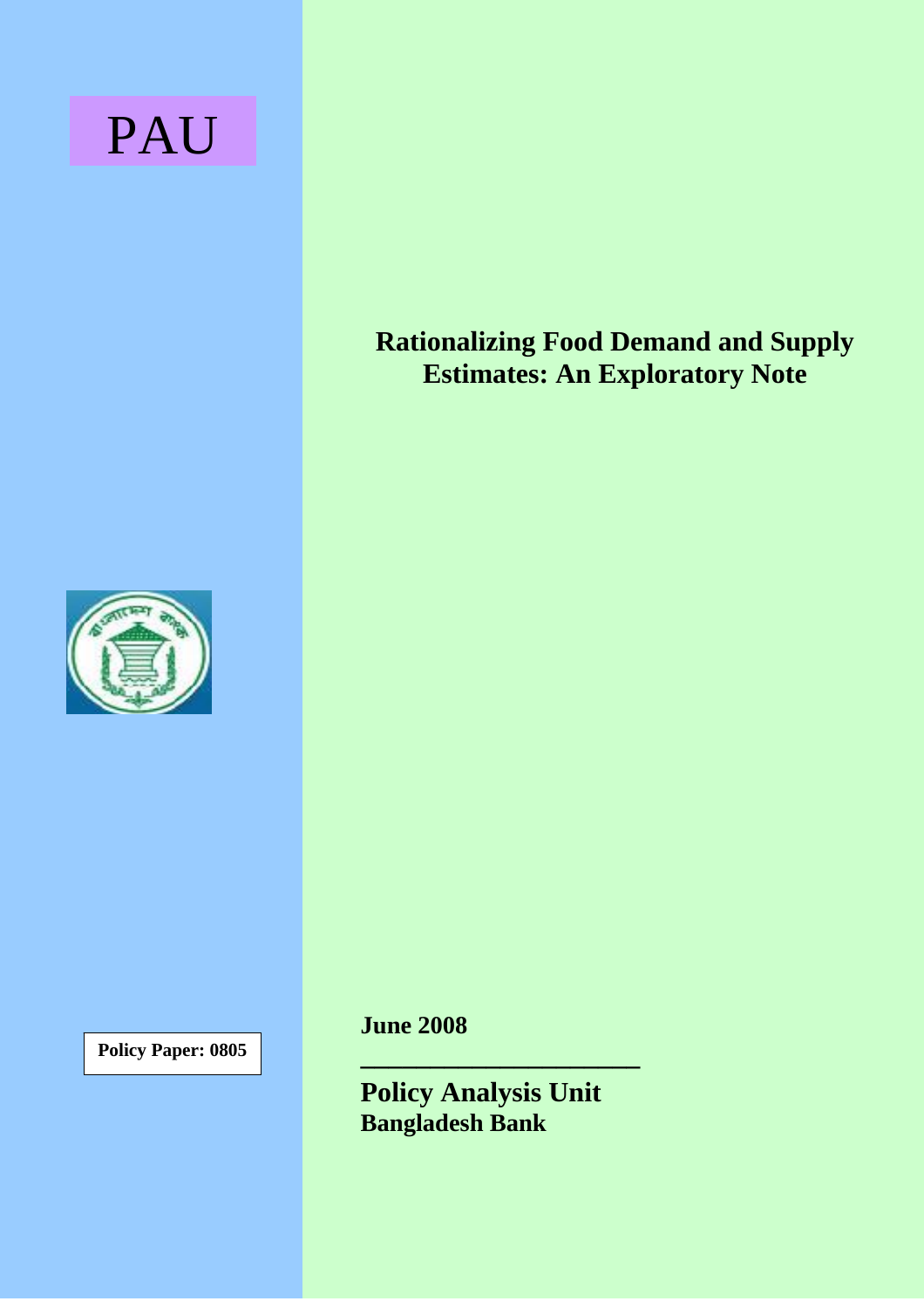# **Rationalizing Food Demand and Supply Estimates: An Exploratory Note\***

Despite the declining relative importance of agriculture (which is dominated by food grains production, especially rice) in GDP, domestic production of food grains plays an important role in ensuring food security for the population and maintaining socio-political stability in the country. In order to assist in programming food grains availability to meet consumption requirements, the Food Planning and Monitoring Unit (FPMU) of the Ministry of Food and Disaster Management prepares food budget for the country on an annual (fiscal year) basis considering the availability (domestic production and imports) and consumption requirements of food grains (rice and wheat). This note examines the current methodology of setting the requirements and availability of food grains used by FPMU and identifies areas where efforts are needed to rationalize demand and supply estimates of food grains in the country. This is an exploratory note with the aim of identifying the issues, many of which require in-depth analysis and coordinated actions by relevant institutions and ministries. The issues are important, especially in view of the urgent need to rationalize food grains demand and supply estimates to ensure more credible planning of food grains production and availability in the context of rising prices in both domestic and international markets.

#### **1. Estimates of Food Demand**

The total demand for food grains in the country has several components; including consumption requirements and demand for stock.

#### **1.1 Consumption requirements**

 $\overline{a}$ 

The official estimate of food grain requirements (consumption) is prepared by FPMU. This is computed over the fiscal year (FY) using a simple methodology:



Where TFRt = Total food grains requirement in fiscal year t FRPCPD = Food grains requirement per capita per day

 $POP<sub>t</sub> = Mid-year population in year t$ 

Currently, FRPCPD is set at 17.25 oz (15.30 oz of rice and 1.95 oz of wheat) which is equivalent to 489.04gm.<sup>1</sup> The estimate of mid year population is taken from BBS. Based on the above methodology, total food grain requirement comes to 25.5 million metric tons in FY08 (rice 23.1 million metric tons and wheat 2.9 million metric tons) whereas the production (rice and wheat) target is 28.9 million metric tons and estimated import (including food aid) is 3.4 million metric tons.

For the above methodology, the assumed values of two parameters are important in ensuring the credibility of estimated requirements. These are: (i) food grains requirement per capita per day; and (ii) mid-year population.

<span id="page-1-0"></span><sup>\*</sup> This note has been prepared for submission to the Board of Directors of the Bangladesh Bank by Naima Nazneen Rikta and Bushra Khanam Luna, Assistant Directors at the Policy Analysis Unit (PAU), Bangladesh Bank under the guidance of Mustafa K. Mujeri, Chief Economist. 1

<sup>&</sup>lt;sup>1</sup> The amount is assumed fixed for all population with no differentiation in terms age, sex, or residence (rural/urban).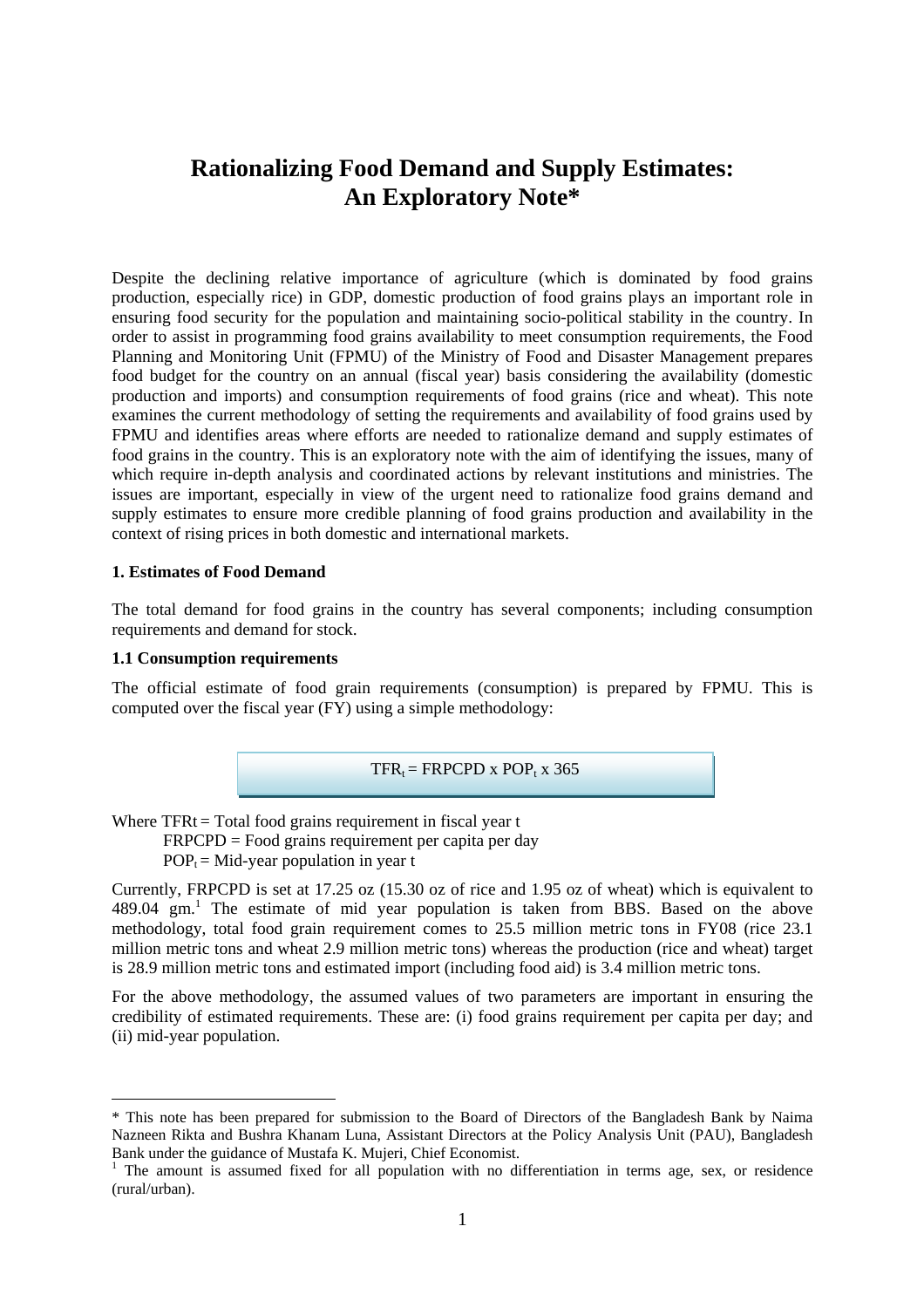#### **Food grains requirement per capita per day**

In the estimate of total food grains requirement, the important question is: Is the assumed value of per capita requirement realistic? We shall try to examine the issue from two alternative perspectives: first, desired or recommended dietary pattern; and second, actual intake as revealed in survey data.

#### **Recommended level of food grains consumption**

In the case of recommended dietary pattern, FAO recommends that, for balanced nutrition and healthy life of an individual, the maximum proportion of dietary energy supply from cereals should not exceed 60 percent (FAO 2007).<sup>2</sup> If we use the FAO recommendation of 60 percent energy supply from cereals, then the desired levels of cereals consumption can be seen in Table 1. This shows that the current level of per capita intake of food grains assumed in calculating total food grains requirement in the country is much higher than the recommended level for balanced nutrition.<sup>3</sup>

| Energy requirement target                                     | Required quantity (gm/day) per person using 60<br>percent contribution of cereals to dietary energy |
|---------------------------------------------------------------|-----------------------------------------------------------------------------------------------------|
| Absolute poverty line (2,122 kcal/capita/day)                 | 365                                                                                                 |
| FAO recommended level (2,400 kcal/capita/day)                 | 414                                                                                                 |
| Nationally recommended $level(2,350 \text{ kcal/capita/day})$ | 405                                                                                                 |
| HIES 2005 consumption level (2,238 kcal/capita/day)           | 386                                                                                                 |

#### **Table 1: FAO recommended level of food grains consumption**

Source: Bangladesh Food Situation Report, October-December, 2007, FPMU.

#### **Actual level of food grains consumption: HIES data**

In 2005, the average level of per capita intake of rice was 439.6 gm at the national level; varying between 459.7 gm in rural areas and 378.5 gm in urban areas. In the case of wheat, similar quantities were 12.1 gm at the national level with 8.0 gm in rural areas and 24.5 gm in urban areas. Table 2 gives the per capita cereal (rice and wheat) consumption in 2000 and 2005. The data shows a decline, somewhat steeper in rural areas relative to urban areas, in per capita cereal consumption between 2000 and 2005. The consumption of wheat declined in both rural and urban areas; while rice consumption declined in rural areas but increased marginally in urban areas. The level of cereal consumption is higher in rural areas than in urban areas. The rural-urban differential, however, came down from 19 percent in 2000 to 16 percent in 2005.

|      | $\sim$                                  |          |       |        |       |       |                 |       |       |
|------|-----------------------------------------|----------|-------|--------|-------|-------|-----------------|-------|-------|
|      |                                         | National |       |        | Rural |       |                 | Urban |       |
|      | Total                                   |          |       | Total  |       |       |                 |       |       |
| Year | cereal                                  | Rice     | Wheat | cereal | Rice  | Wheat | Total<br>cereal | Rice  | Wheat |
| 2000 | 14.6                                    | 13.8     | 0.5   | 15.1   | 14.4  | 0.4   | 12.7            | 11.3  | 0.9   |
| 2005 | 14.1                                    | 13.2     | 0.4   | 14.6   | 13.8  | 0.2   | 12.6            | 11.4  | 0.7   |
|      | $\mathcal{C}_{\text{out}}$ on HIEC 2005 |          |       |        |       |       |                 |       |       |

|  |  |  | Table 2: Per capita cereal consumption |
|--|--|--|----------------------------------------|
|--|--|--|----------------------------------------|

(kg. per month)

Source: HIES 2005

 $\overline{a}$ 

<span id="page-2-0"></span> $2^2$  As compared to this, the actual contribution of cereals to total dietary energy supply (calorie intake) is 73 percent (75 percent in rural areas and 67 percent in urban areas), with the contribution of rice alone at 68 percent. See Report of the Household Income and Expenditure Survey 2005, BBS.

<span id="page-2-1"></span><sup>&</sup>lt;sup>3</sup> This, however, should not appear as a surprise since the actual pattern of food consumption is unlikely to be the same as the recommended pattern due to many factors. It is well known that the actual food consumption especially of the poorer groups is highly biased toward cereals and falls short of the minimum levels of protein and other essential nutrient intakes due to higher relative prices and other factors.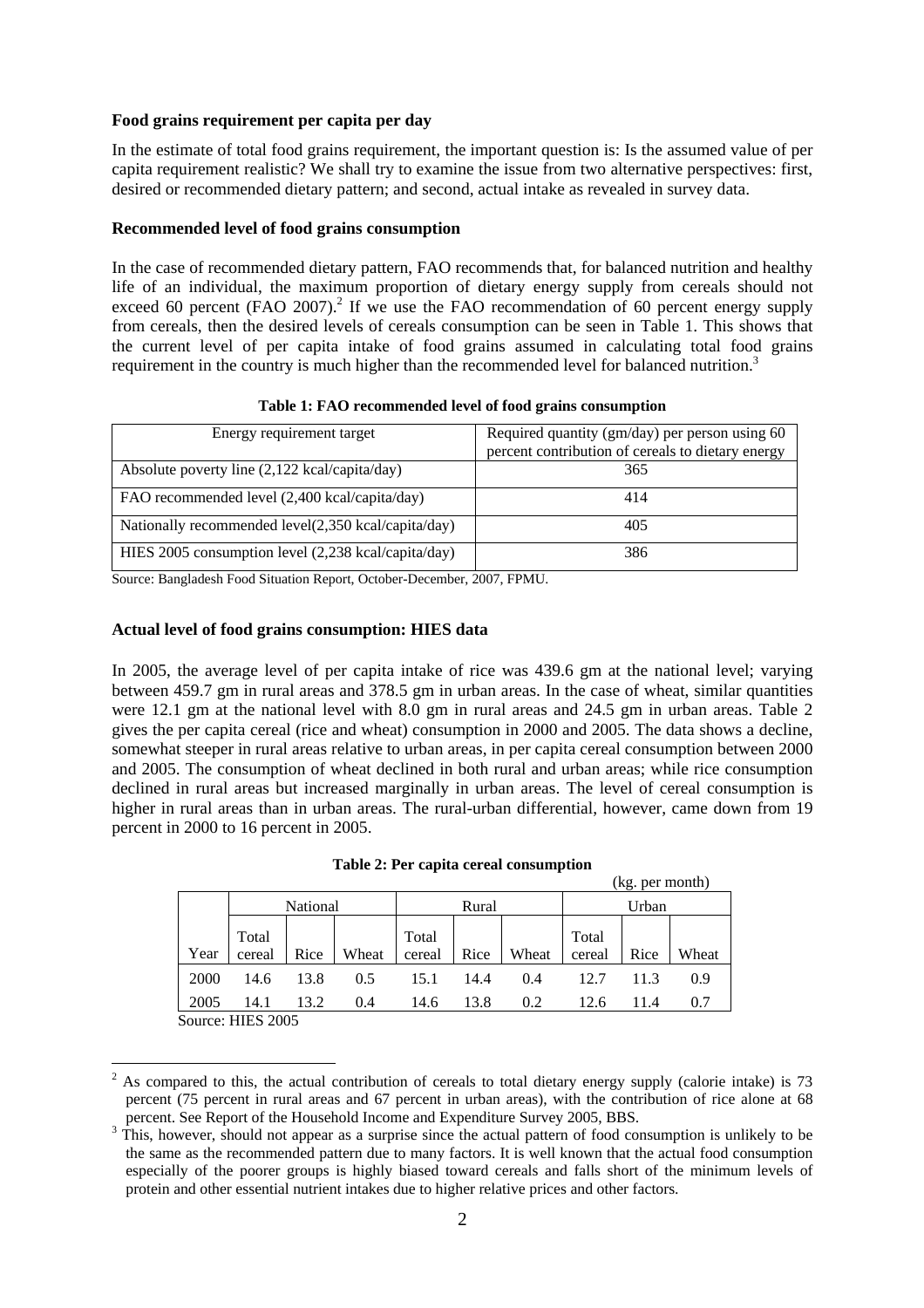There also exists variation in per capita rice consumption among households differentiated in terms of economic status (Table 3). In rural areas, per capita rice consumption consistently rises with economic status; compared with the poor households, the consumption of rich households is 22 percent higher while the same is 10 percent higher for middle income households. In urban areas, the consumption levels have much less dispersion. The per capita consumption of rice of rich households is 5 percent lower than the poor households; while the level of consumption is 3 percent higher for the middle income households relative to the poor households.

|                  | Consumption in kg per<br>month |       |  |
|------------------|--------------------------------|-------|--|
| Population group | Rural                          | Urban |  |
| Poor             | 13.48                          | 11.77 |  |
| Middle income    | 14.84                          | 12.1  |  |
| Rich             | 16.47                          | 11.17 |  |
| All              | 14.52                          | 11.82 |  |

**Table 3: Per capita consumption of rice by economic status** 

Source: HIES 2005

Note: The population groups are defined in terms of monthly household expenditure. The poor group has expenditure of less than Tk. 4,000; middle income group has expenditure less than Tk. 12,500, while the remaining households are rich.

| Box 1: Average per capita per day food intake (gram) |                         |                  |         |                  |         |         |  |  |
|------------------------------------------------------|-------------------------|------------------|---------|------------------|---------|---------|--|--|
| Food Items                                           |                         | <b>HIES 2005</b> |         | <b>HIES 2000</b> |         |         |  |  |
|                                                      | Total<br>Rural<br>Urban |                  |         | Total            | Rural   | Urban   |  |  |
| Cereals                                              | 469.2                   | 485.6            | 419.3   | 486.7            | 502.8   | 422.4   |  |  |
| (Rice)                                               | (439.6)                 | (459.7)          | (378.5) | (458.5)          | (478.8) | (377.7) |  |  |
| Pulses                                               | 14.2                    | 12.7             | 18.6    | 15.6             | 15.0    | 19.0    |  |  |
| Vegetables                                           | 157.0                   | 156.5            | 158.7   | 140.5            | 141.1   | 137.9   |  |  |
| Potato                                               | 63.3                    | 61.9             | 67.5    | 55.0             | 54.7    | 58.4    |  |  |
| Fish                                                 | 42.1                    | 39.7             | 49.6    | 38.5             | 37.8    | 40.9    |  |  |
| Meat, poultry, egg                                   | 20.8                    | 17.6             | 30.7    | 18.5             | 15.4    | 31.0    |  |  |
| Edible oils                                          | 16.5                    | 14.3             | 22.9    | 12.8             | 11.3    | 19.1    |  |  |
| Milk/milk products                                   | 32.4                    | 31.0             | 36.6    | 29.7             | 29.0    | 32.6    |  |  |
| Fruits                                               | 32.5                    | 32.4             | 32.9    | 28.4             | 26.5    | 35.6    |  |  |
| Cond. & spices                                       | 53.4                    | 50.2             | 63.1    | 50.0             | 48.5    | 56.1    |  |  |
| Sugar/gur                                            | 8.1                     | 7.5              | 9.7     | 6.9              | 6.4     | 8.8     |  |  |
| Misc.                                                | 38.2                    | 36.9             | 42.5    | 10.0             | 10.2    | 8.9     |  |  |
| Protein                                              | 62.5                    | 61.7             | 64.9    | 62.5             | 61.9    | 65.0    |  |  |
| Calorie(k. cal/capita/day)                           | 2238.5                  | 2253.2           | 2193.8  | 2240.3           | 2263.2  | 2150.0  |  |  |

Source: HIES 2005, BBS

The table shows that the average per capita per day intake of cereals and pulses has declined while, for all other major food groups, the average quantity has increased between 2000 and 2005. Moreover, the average calorie intake has also declined marginally over the period, led by decline in the rural areas.

The HIES data also indicate widening rural-urban disparity in per capita total expenditure over the years. This shows that, despite lower per capita total expenditure in rural areas, significantly higher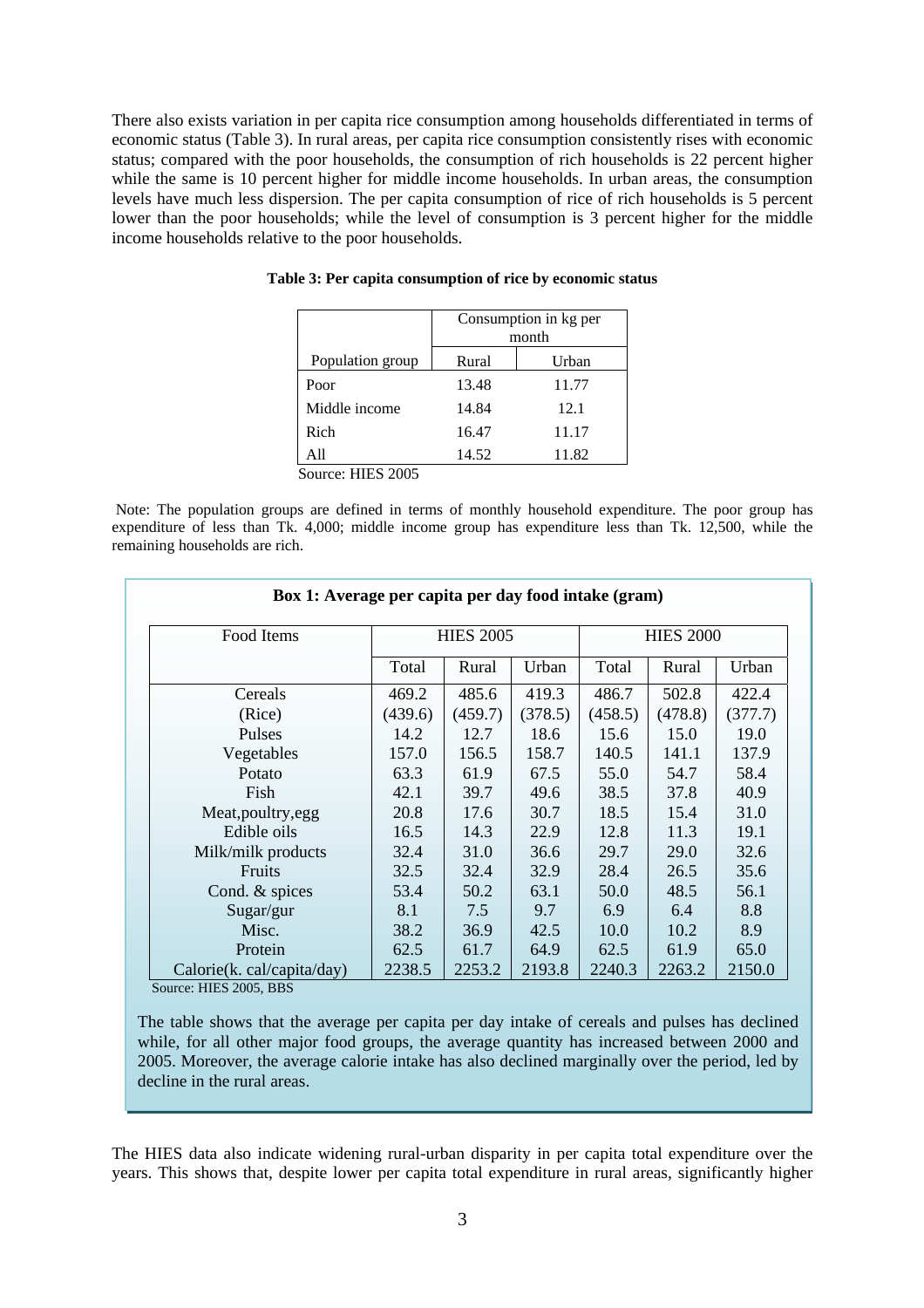cereal (rice) consumption in rural areas is due to other important factors, besides income, working in opposite direction. The price of rice is usually lower in rural areas than in urban areas; and over the years, the rural-urban difference in rice price has somewhat narrowed down. In addition to income (expenditure) and price differentials, it may be important to examine several other factors that could help explain the higher per capita rice consumption in rural areas, such as prices of non-rice food and non-food items of consumption, differences in tastes and preferences, implications on energy requirements of the rural people (resulting from heavy manual work), practice of wage payment in kind (e.g. cooked food) to wage labor in rural areas, poor status of rural health and environment resulting in low efficiency of conversion of food into energy, and impact of rural infrastructure development and changes in farm technology. These and related issues need detailed study in order to draw credible conclusions regarding the current rice consumption levels in both rural and urban areas and likely future changes to help design appropriate policies.

The declining trend in per capita consumption of rice, especially in rural areas, raises obvious questionwith regard to the nutritional status of the poor.<sup>4</sup> This has important implications since rice is a cheaper source of energy relative to other food items. Available information does not help us to explain such behavior; and an appropriate study could unravel the underlying dynamics. There could be other factors that constrain the consumption of rice among the poor, such as high cost of other necessities including fuel and lighting, transport and medical services, and other basic goods and services. Moreover, since expenditure and price elasticities of demand for rice are higher for the poor, if there had been a significant rise in their income and rice prices were lower, per capita rice consumption among the poor could have been higher.

The HIES data also suggest that the saturation point with respect to consumption of rice, especially in the rural areas, has not been reached as yet. This is evident from the consistently rising consumption of rice across higher income classes in rural areas. It is important therefore for demand projections of rice to take into account these possibilities as well as the rural-urban differential in per capita consumption of rice. In addition, there exists inequality in the intra household food distribution; especially women and girl children have less access of food than men and boys, which have implications for food demand at the household level and for improving household food security. So, it is more likely that Bangladesh would experience a rising total demand for rice on account of both increased household demand (especially as income rises) and population growth. In addition, there are a few other factors that could have significant implications on the demand for food grains at any point in time.

#### **Composition of cereal consumption: role of relative prices**

 $\overline{a}$ 

One important issue that probably has significant implications on the composition of cereal consumption (e.g. rice and wheat) and consequently on the demand for rice and/or wheat is the changes in relative prices of the two cereal products.

In the recent period, prices of rice and wheat increased sharply resulting in changes in their relative prices. Table 4 gives the changes in wholesale prices of rice and wheat in the domestic market between December 2006 and December 2007.<sup>5</sup> The data show that the price of wheat rose at a faster rate than the price of rice, thereby turning the relative price against wheat and substitution of

<span id="page-4-0"></span><sup>&</sup>lt;sup>4</sup> The average per capita per day calorie intake has been showing declining trends in both urban and rural areas: in rural areas, it has declined from 2,267 k. cal in 1991/92 to 2,253 k. cal in 2005 while the decline has been from 2,258 k.cal in 1991/92 to 2,194 k. cal in 2005 in urban areas. 5

<span id="page-4-1"></span><sup>&</sup>lt;sup>5</sup> Since domestic production of wheat is small and most of the country's wheat consumption is met from imports, the sharp increase in wheat price in the international market raised domestic price as well. The price of rice also increased in the international market, especially since the second half of 2007, but the impact on prices in the domestic market was not as sharp as in the case of wheat due to low import dependency in the case of rice.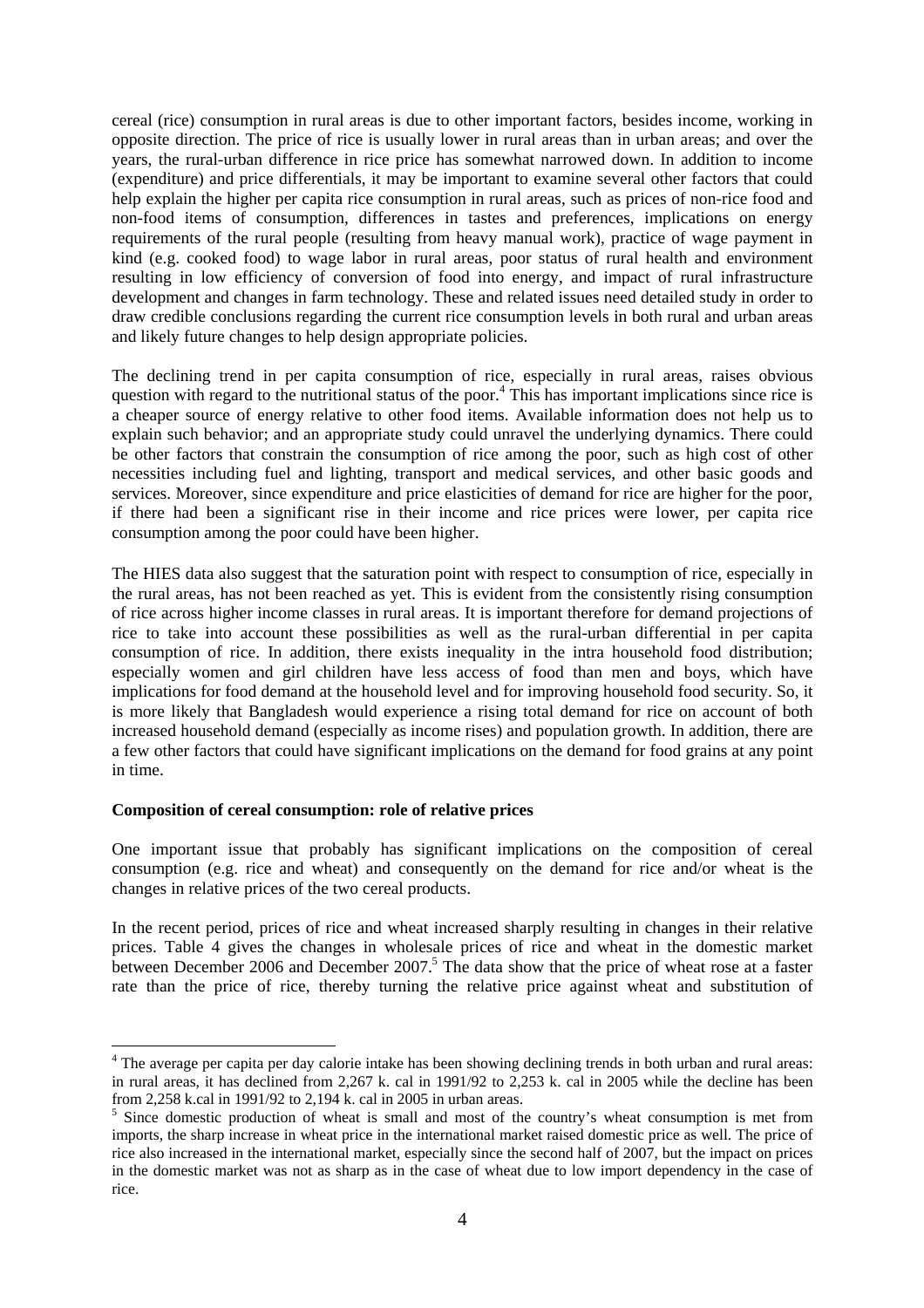consumption away from wheat and to rice.<sup>6</sup> The retail prices of rice and wheat also moved in the same direction; with percentage margin varying between 5 percent and 10 percent for rice and between 4 percent and 13 percent for wheat in 2007. Obviously, the issue needs further study to see the implications of price changes on demand for food grains, especially on the consumption of rice. This shows that it is important to take into account relative price changes and substitution possibilities between rice and wheat in projecting the demand for individual food grain products, especially rice.

|                      |         |        |         | (percent) |
|----------------------|---------|--------|---------|-----------|
|                      |         | Rice   | Wheat   |           |
| Period               | Nominal | Real   | Nominal | Real      |
| Dec 2006 to Dec 2007 | 37.8    | 23.4   | 56.8    | 40.5      |
| Jan 2006 to Dec 2006 | 3.2     | $-2.9$ | 26.8    | 19.3      |
| Jan 2007 to Dec 2007 | 33.1    | 18.9   | 51.5    | 35.3      |

**Table 4: Percentage Changes in wholesale prices of rice and wheat** 

Note: Real price=(nominal price/national CPI of the corresponding month )\*national CPI of the latest month. The percentage changes are calculated on point-to-point basis.

Source: *Bangladesh Food Situation Report,* October-December, 2007, FPMU.

# **1.2 Stock of food grains**

In preparing the food budget, FPMU considers public food grains stock only, without any accounting for private stock presumably due to lack of data. The public stock, however, is relatively low at less than 1 million metric tons.<sup>7</sup>

In practice, private stock of food grains, especially of rice, plays an important role in smoothing food grains consumption throughout the year. The production of *boro* rice, for instance, accounts for nearly 55 percent of total production of rice in the country; while the share of *aman* is around 40 percent and the rest 5 percent is contributed by *aus* rice. Also, the marketed share of rice during the *boro* season is higher than that during the other two seasons.

Unfortunately, we do not have reliable and adequate information on the stock of rice held by different private agents who participate in the rice market and the underlying factors that govern their stock holding behavior.<sup>[8](#page-5-2)</sup> It is likely that the total volume of private stock of rice is large and this has important implications on total market availability of rice at any point in time and the resulting price in the market. Evidence from India suggests that private trade normally holds sizeable stock of food

<span id="page-5-0"></span> <sup>6</sup> The HIES 2005 figures show declining trend in wheat consumption in both rural and urban areas compared with earlier years and it is likely that these declining trends have gathered momentum in recent times (especially due to turning of relative prices against wheat) with consequent increase in consumption of rice. One recent estimate puts the cross elasticity of rice demand to wheat price at 0.33, which implies a 0.33 percent increase in the demand for rice due to 1 percent increase in the price of wheat in the domestic market. Moreover, different consumption groups are likely to show different substitution possibilities with varying implications on aggregate

<span id="page-5-1"></span>demand and other related variables.<br><sup>7</sup> The public stock of food grains was 0.7 million metric tons during end-June 2006, which declined further to 0.6 million metric tons in end-June 2007. The national food policy 2006 maintains that the public stock of food grains should be kept at a level between 0.8 million metric tons to 1.0 million metric tons in order to meet uncertainty of import arrivals and emergencies, but for the last few years the public stock remained consistently lower than the required amount. For FY08, the government has decided to procure 2.3 million metric tons of food grains to ensure food security and facilitate the expanded operation of food safety net programs. It would be worthwhile to estimate the optimum stock of food grains that should be held to ensure food security under the present situation.

<span id="page-5-2"></span><sup>&</sup>lt;sup>8</sup> Published statistics refer only to the stock of rice (and wheat) held by the government, mainly for distribution under different public distribution programs.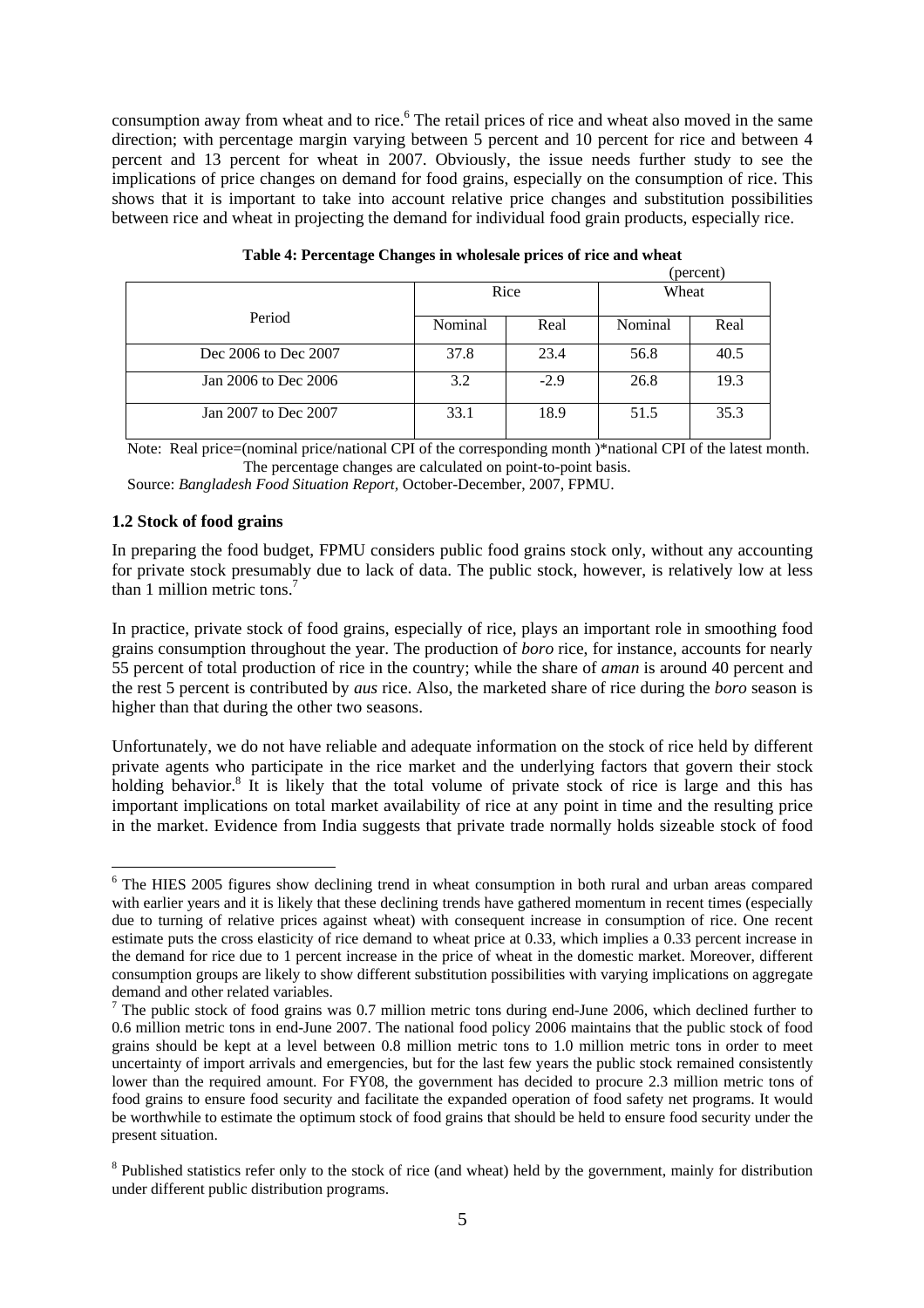grains, and these stocks show significant year-to-year fluctuation in response to changes in output and prices.<sup>[9](#page-6-0)</sup> It is important therefore to collect credible information on stock behavior of private traders and other participants in the food grains market since it is likely that a sizeable portion of the marketed rice is held by the private trade especially when market prices are imperfectly aligned with supply and demand forces.

Moreover, when there exist expectations of rising prices for a staple food like rice, it is likely that most consumers, having financial capability to hold stocks, would purchase rice in a bulk to maintain a reasonable amount of household stock to ensure food security at the household level. Although the amount involved in keeping such stocks may not be large at the household level, the total could be significant across all such households. It is thus important to collect information on stock behavior at the household level as well.

# **1.3 Estimate of total population**

 $\overline{a}$ 

In estimating total consumption requirements of food grains under the FPMU methodology, the estimate of total population during the year is an important parameter. The estimates of mid-year population used by FPMU in recent years are given in Table 5. The practice of FPMU is to use the population estimates provided by BBS.

| FY                         | Mid-year population (million) |
|----------------------------|-------------------------------|
| 2004/05                    | 139.76                        |
| 2005/06                    | 141.80                        |
| 2006/07                    | 143.91                        |
| 2007/08                    | 145.93                        |
| Source: Eood Budget, EPMLI |                               |

#### **Table 5: Estimates of mid year population**

Source: Food Budget, FPMU

Alternative population projections, given in Table 6, show that FPMU uses a projected population which is based on the assumption that the replacement level fertility (NRR=1) will be achieved by the year 2011.

#### **Table 6: Alternative projections of population in Bangladesh**

|      |                     |                    |                    | (million)          |
|------|---------------------|--------------------|--------------------|--------------------|
| Year | Constant fertility* | $NRR=1$ by<br>2021 | $NRR=1$ by<br>2016 | $NRR=1$ by<br>2011 |
| 2001 | 130.02              | 130.02             | 130.02             | 130.02             |
| 2002 | 132.60              | 132.60             | 132.60             | 132.60             |
| 2003 | 135.12              | 135.12             | 135.12             | 135.12             |
| 2004 | 137.54              | 137.54             | 137.54             | 137.54             |
| 2005 | 139.90              | 139.84             | 139.82             | 139.76             |
| 2006 | 142.21              | 142.04             | 141.97             | 141.80             |
| 2007 | 144.75              | 144.41             | 144.26             | 143.91             |
| 2008 | 147.34              | 146.76             | 146.52             | 145.93             |
| 2009 | 150.00              | 149.12             | 148.75             | 147.86             |
| 2010 | 152.73              | 151.48             | 150.96             | 149.69             |
| 2011 | 155.53              | 153.84             | 153.13             | 151.41             |

<span id="page-6-0"></span><sup>&</sup>lt;sup>9</sup> Over the five years ending 1996, procurement by private trade in India accounted, on an average, for 47 percent of market arrivals of rice and 37 percent of wheat. The annual shares fluctuated between 40 percent and 58 percent for rice and between 21 percent and 59 percent for wheat. See, *India, Foodgrains Marketing Policies: Reforming to Meet Food Security Needs,* Vol II, Report No. 1829-IN, World Bank, 1999.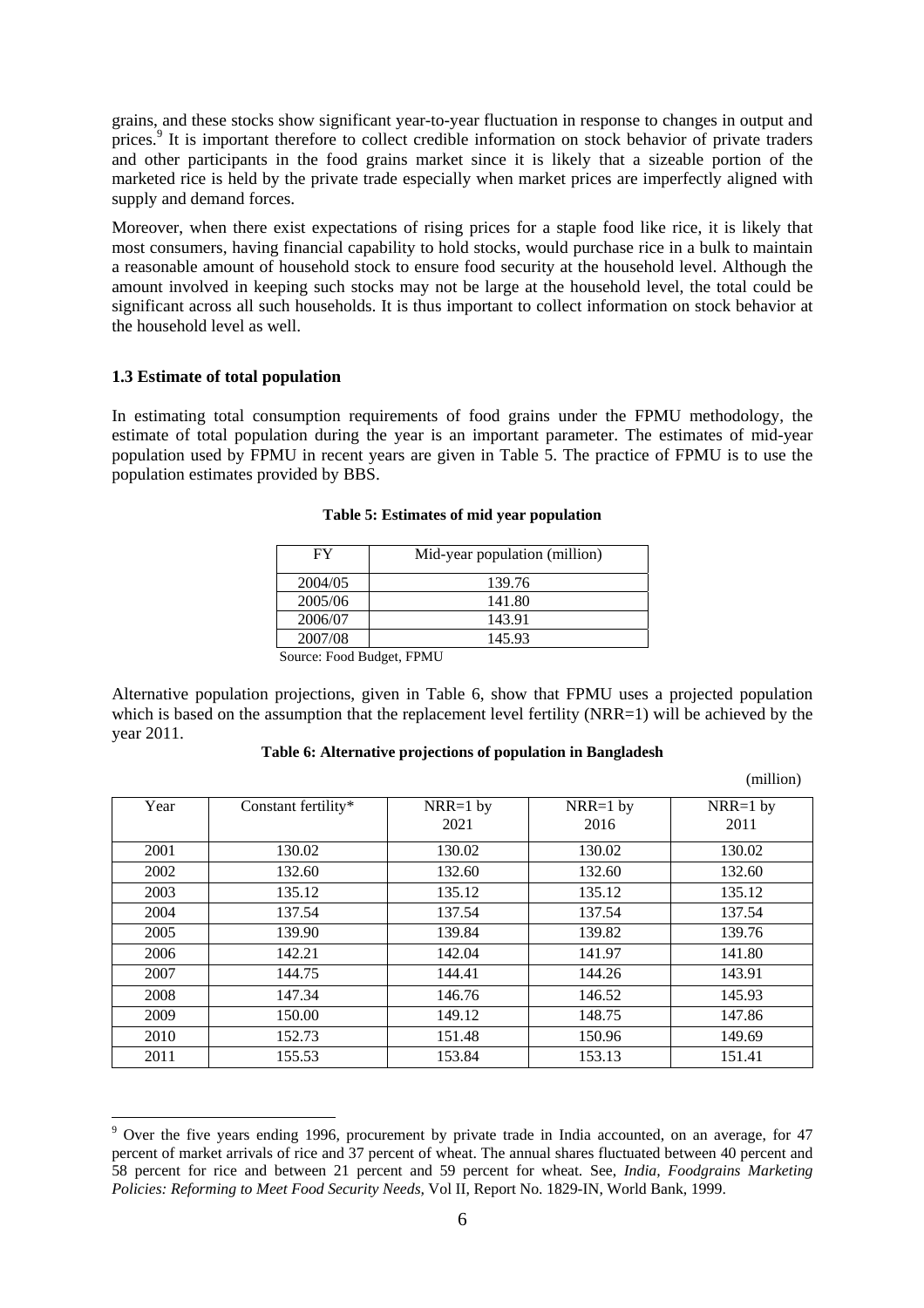Note: NRR= Net reproductive rate, at the replacement level fertility NRR should be 1 which means a woman at the end of her child bearing age (15-49 years) will leave behind another women; or in other words only one girl child. To achieve NRR=1, total fertility rate (TFR) should be 2.1. \* Fertility assumed constant at the level of 2004, i.e. TFR=2.51.

Source: Sectoral Need Based Projection, March 2006, BBS.

The change in TFR since 1999 does not indicate that the replacement level fertility would be achieved by 2011 and, to that extent, the population estimate used by FPMU is biased downward. The country's population pyramid shows that 80 percent of the population belongs to the age group 0-39 year with 50 percent in the 0-19 year age group, pointing to the in built momentum of population increase in the near future. While an official projection of population should be adopted based on prudent assumptions, probably it may be more realistic to use population projections on the assumption that NRR=1 would be reached by  $2016$ .<sup>10</sup>

The demand for food also varies with the age structure and other characteristics of the population. Normally, people in the age group 0-19 year and in the work force (15-59 year) needs more adequate diet for proper mental and physical development and retain the required level of energy. As indicated earlier, with a high share of population belonging to these age groups, the impact of age structure on food demand needs a careful study.

# **2. Estimates of Food Supply**

The supply of food grains comes from two sources: domestic production and imports. Food grains are imported in the public sector as well as by private importers. In addition, Bangladesh receives food aid from bilateral and multilateral donors primarily for distribution under various targeted programs.

Net production  $= (1{\text -}SDSFW)$  x gross production

Total availability= net production  $+$  imports  $+$  food aid

where SDSFW is the share of deduction for seed, feed and wastage.<sup>11</sup>

#### **2.1 Domestic production**

 $\overline{a}$ 

Domestic production is the major source of food grains supply in the country and about 90 percent of available food grains is domestically produced. The gross production of rice (aus, aman, and boro) and wheat during the year is taken by FPMU as the starting point in calculating availability of food grains. The estimates of gross production are, however, subject to significant biases; and it is important to devise reliable method of reconciling alternative estimates (e.g. provided by BBS and Ministry of Agriculture) preferably at the upazila level.<sup>12</sup> In this regard, joint assessments based on a single methodology can be adopted using available capacities and skills.

Net production is calculated by deducting a certain percentage (Taken as 12 percent for FY08 and 10 percent for other years) from gross production on account of seed, feed, and wastages. The calculation of net production margin, however, needs further scrutiny since, in addition to traditional use as seed, feed and wastages, rapidly increasing amounts of rice, wheat, and other cereals are being diverted

<span id="page-7-0"></span><sup>&</sup>lt;sup>10</sup> The draft 'National Strategy for Accelerated Poverty Reduction: 2009-2011' prepared by the Planning Commission maintains that Bangladesh could achieve the replacement level fertility by 2015 at the earliest.<br><sup>11</sup> This is usually taken as 10 percent of gross production (12 percent was taken for FY08).<br><sup>12</sup> The gross food

<span id="page-7-1"></span>

<span id="page-7-2"></span>and by the Ministry of Agriculture with the assistance of agricultural extension officers at the field level. The production figures are finalized through joint meetings of the Ministries of Agriculture and Food and BBS. The process, however, is time consuming, inefficient, and subject to biases; and it is important to put in place a more scientific method of calculating total production figures for food grains.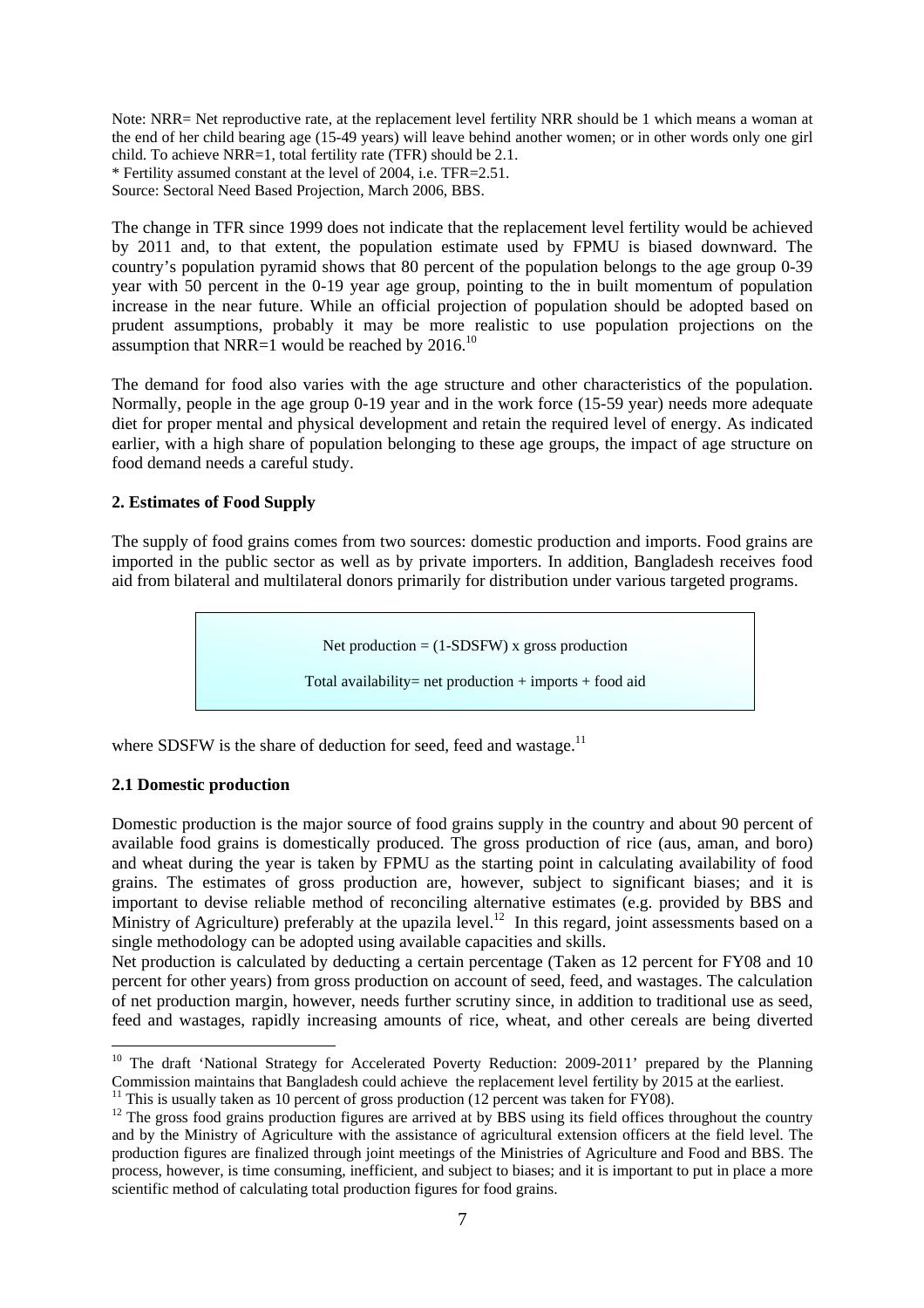toward preparation of different processed food products and in confectionaries. It is important to take this into consideration while estimating the amount of food grains available for meeting household consumption.

#### **2.2 Imports**

In recent years, imports as a proportion of gross domestic production has been around 5 percent for rice; but it is nearly three times of domestic production in the case of wheat. Imports as a percent of total availability has also varied significantly over the years (Table 8).

| Year    | Rice | Wheat | Rice and wheat |
|---------|------|-------|----------------|
| 2001/02 | 0.54 | 37.37 | 5.10           |
| 2002/03 | 6.41 | 46.82 | 9.97           |
| 2003/04 | 3.27 | 54.80 | 8.04           |
| 2004/05 | 5.30 | 61.37 | 11.09          |
| 2005/06 | 2.04 | 69.48 | 8.53           |
| 2006/07 | 2.75 | 69.18 | 9.27           |

**Table 8: Import as a % of availability**

Source: BBS and FPMU

# **2.3 Total availability of food grains**

Total availability of food grains (rice and wheat) since 2000/01, as per the methodology followed by FPMU, is given in Table 9. It shows progressively increasing amount of availability of food grains in the country.

|               | (lac metric tons) |                   |         |      |                         |            |                   |                |      |                             |                            |
|---------------|-------------------|-------------------|---------|------|-------------------------|------------|-------------------|----------------|------|-----------------------------|----------------------------|
|               |                   |                   | Rice    |      |                         | Wheat      |                   |                |      |                             |                            |
| Year          | Production        | Net<br>Production | Imports | Aid  | Total rice<br>available | Production | Net<br>Production | <b>Imports</b> | Aid  | Total<br>wheat<br>available | Total<br>food<br>available |
| 2000/01       | 250.85            | 225.77            | 5.29    | 0.33 | 231.39                  | 16.73      | 15.06             | 5.34           | 4.59 | 24.99                       | 256.38                     |
| 2001/02       | 243.00            | 218.70            | 1.18    | 0.09 | 219.97                  | 16.06      | 14.45             | 11.62          | 5.02 | 31.09                       | 251.06                     |
| 2002/03       | 251.87            | 226.68            | 15.53   | 0.00 | 242.21                  | 15.07      | 13.56             | 14.14          | 2.50 | 30.02                       | 272.23                     |
| 2003/04       | 261.90            | 235.71            | 7.97    | 0.04 | 243.72                  | 12.53      | 11.28             | 17.13          | 2.85 | 31.26                       | 274.98                     |
| 2004/05       | 251.57            | 226.41            | 12.69   | 0.27 | 239.37                  | 9.76       | 8.78              | 18.13          | 2.63 | 29.54                       | 268.91                     |
| 2005/06       | 265.30            | 238.77            | 4.98    | 0.34 | 244.09                  | 7.35       | 6.62              | 18.70          | 1.60 | 26.92                       | 271.01                     |
| 2006/07       | 273.18            | 245.86            | 6.95    | 0.25 | 253.06                  | 7.37       | 6.63              | 16.35          | 0.65 | 23.63                       | 276.69                     |
| $2007/08^{T}$ | 287.01            | 25257             | 25.50   | 0.65 | 278.72                  | 8.40       | 7.39              | 16.50          | 1.52 | 25.41                       | 304.13                     |

#### **Table 9: Total availability of food grains**

Note: T= Target

Source: BBS and FPMU

#### **2.4 Food grains balance: availability and requirement**

The food grains balance, in terms of production, availability, and requirement aggregated over the fiscal year for some recent years is shown in Table 10 and Figure 1. It shows that, even without accounting for minor cereals (e.g. maize), the balance is positive in the sense that availability exceeds requirement for all years and the country is left with sizeable stock of food grains.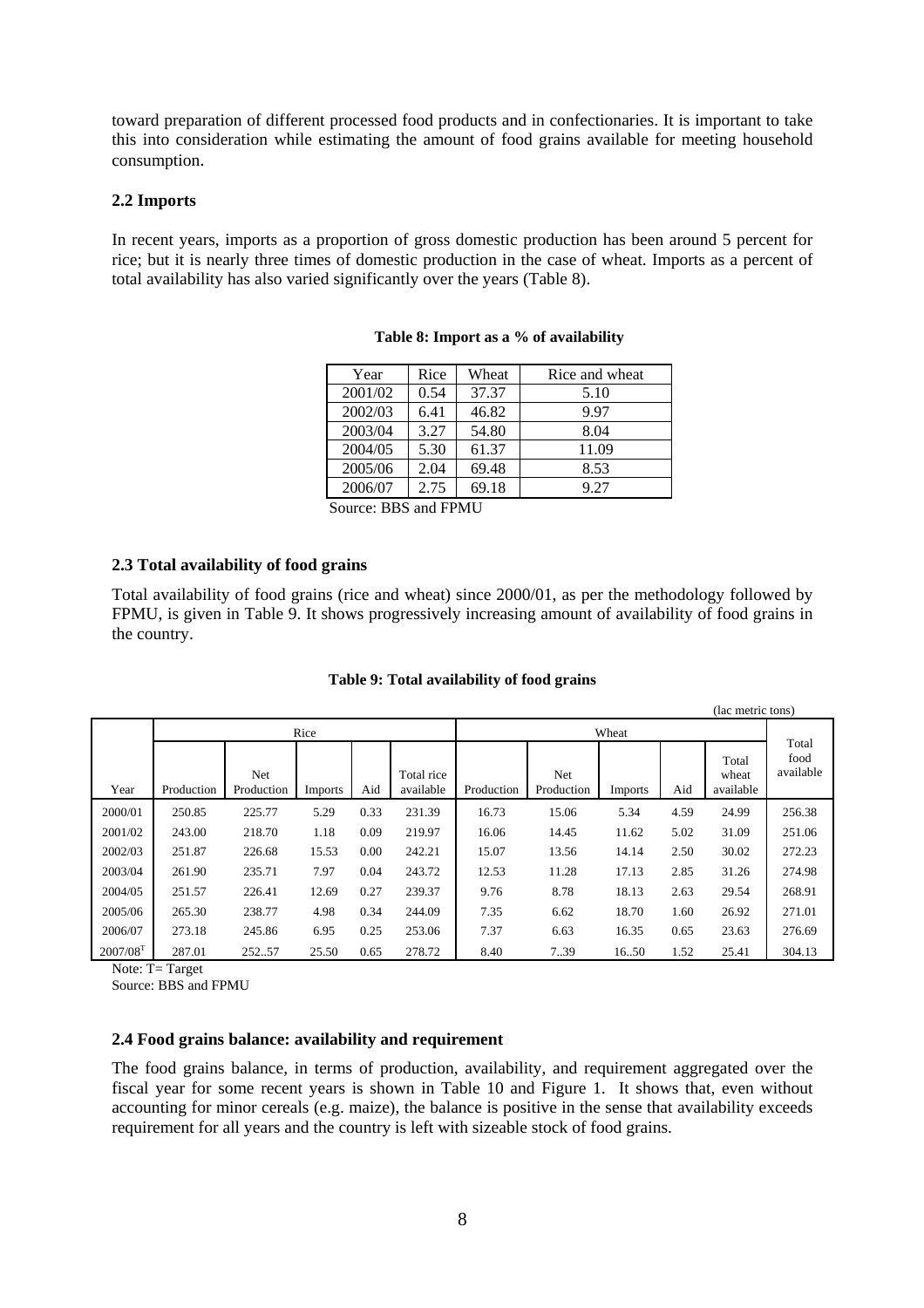| Year                   | Estimated<br>requirement | Estimated<br>availability | $Surplus(+)/$<br>$Deficit(-)$ |
|------------------------|--------------------------|---------------------------|-------------------------------|
| 2004/05                | 249.47                   | 268.91                    | $+19.44$                      |
| 2005/06                | 253.11                   | 271.01                    | $+17.90$                      |
| 2006/07                | 256.87                   | 276.69                    | $+19.82$                      |
| $2007/08$ <sup>T</sup> | 260.48                   | 304.43                    | $+43.65$                      |

 **Table 10: Food grain balance: FPMU methodology**  (Lac metric tons)

Note: T= Target

Source: FPMU

**Figure 1: Food grains balance: availability and requirement** 



Source: FPMU

This aggregate picture, however, is somewhat misleading in the sense that it masks significant variations in availability over specific periods within the fiscal year. As an illustration, we have given the food grains balance during the period of July-March for FY 07 and FY08 in Table 11. This shows the existence of significant deficits during the period in both years, which are presumably met from food grain stocks held by private traders and other market participants.

| Table11: Food grains balance: July-March |  |  |  |
|------------------------------------------|--|--|--|
|------------------------------------------|--|--|--|

|         |                  |            |             |              | (lac metric tons) |                |  |
|---------|------------------|------------|-------------|--------------|-------------------|----------------|--|
| Period  | Gross production | Net.       | Import $\&$ | Total        | Food              | Surplus $(+)/$ |  |
|         | (aus $&$ aman)   | production | food aid    | availability | requirement*      | Deficit $(-)$  |  |
| 2006/07 | 123.52           | 111.17     | 17.08       | 128.25       | 159.74            | $-31.49$       |  |
| 2007/08 | 111.63           | 98.23      | 34.40       | 132.63       | 161.98            | $-29.35$       |  |

\* Following FPMU calculation procedure

Source: *Major Economic Indicators: Monthly Update*, April 2008, Bangladesh Bank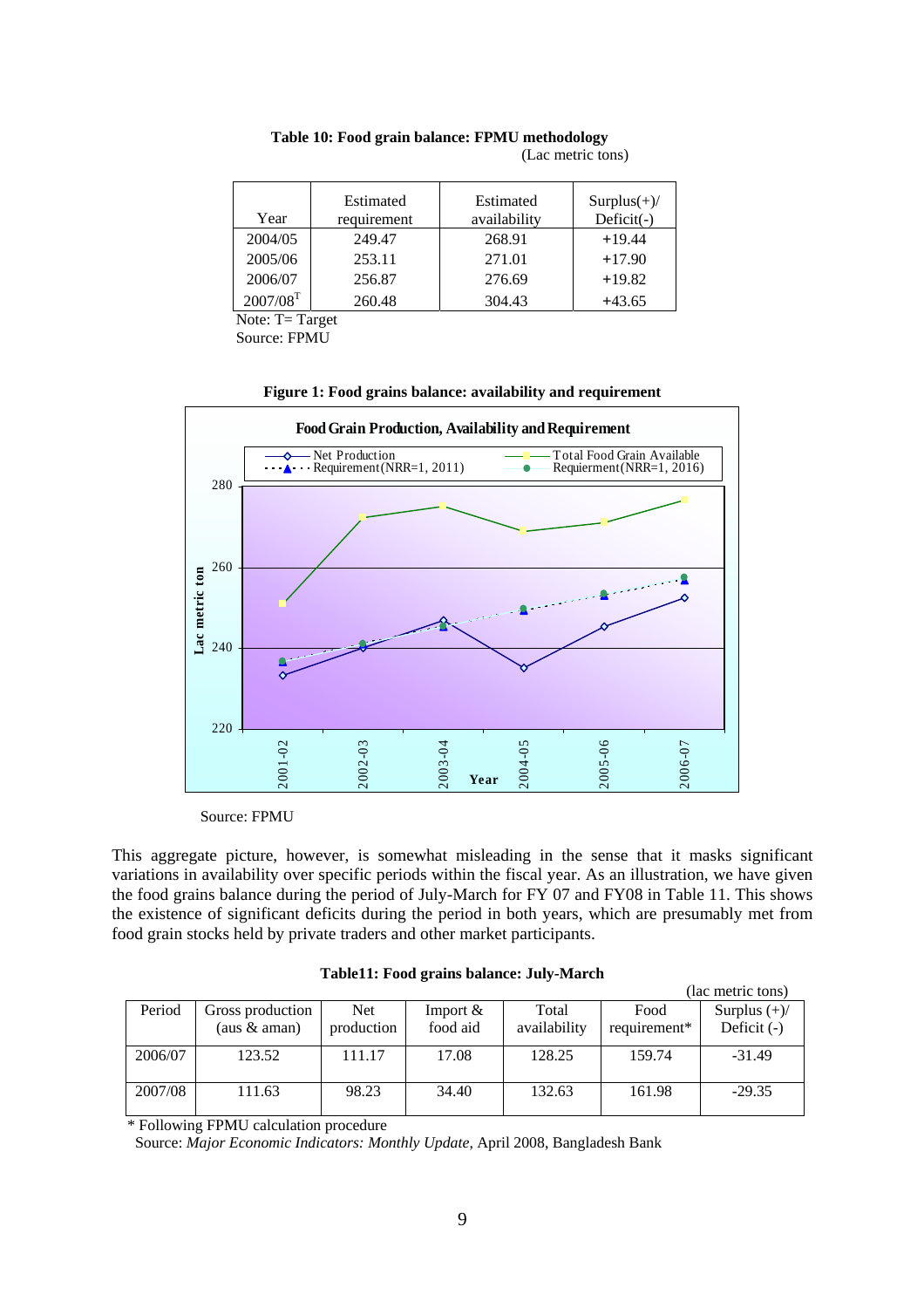# **3. Issues for Further Analysis**

This note provides an exploratory analysis of the current methodology of setting the requirements and availability of food grains by FPMU and identifies several specific areas where efforts are needed to rationalize demand and supply estimates of food grains in Bangladesh.

# **Estimates of food demand**

In estimating food demand, the following issues need further analysis:

- The assumed value of per capita requirement seems unrealistic, especially in view of significant differences in per capita consumption both in terms of rural-urban areas and economic status of households. Moreover, in addition to income (expenditure) and price differentials, it is important to examine several other factors that could explain higher per capita rice consumption in rural areas, such as prices of non-rice food and non-food items, differences in tastes and preferences, practice of wage payment in kind, poor status of rural health and environment, and impact of rural infrastructure development. This is needed to draw credible conclusions regarding the current rice consumption levels in both rural and urban areas and their likely future changes.
- In preparing the food grains balance sheet, FPMU considers public food grains stock only, without any accounting for private stock presumably due to lack of data. In practice, private stock of food grains, especially of rice, plays an important role in smoothing food grains consumption throughout the year. Unfortunately, we do not have reliable and adequate information on the stock of rice held by different private agents who participate in the rice market and the underlying factors that govern their stock holding behavior. The private stock has important implications on total market availability of rice at any point in time and the resulting price in the market. It is important to collect credible information on stock behavior of private traders and other participants in the food grains market.
- Moreover it is likely that most consumers having financial capability to hold stocks would purchase rice, especially when there exist expectations of rising prices for a staple food like rice, , in a bulk to maintain a reasonable amount of household stock to ensure food security at the household level. Although the amount involved in keeping such stocks may not be large at the household level, the total could be significant across all such households. It is thus important to collect information on stock behavior at the household level as well.
- One important issue that has significant implications on the composition of cereal consumption (e.g. rice and wheat) and consequently on the demand for rice and/or wheat is the changes in relative prices of the two cereal products. The issue needs further study to see the implications of price changes on demand for food grains, especially on the consumption of rice.
- The total population in a year is an important parameter for estimating total consumption requirements of food grains. The FPMU uses a projected population which is based on the assumption that the replacement level fertility (NRR=1) will be achieved by the year 2011. The issue needs in-depth analysis since it appears that the estimates of population used by FPMU contain downward bias. An official projection of population should be adopted; and probably it is more realistic to use population projections on the assumption that NRR=1 would be reached by 2016. The implications of the age structure of the population should also be taken into account in estimating food demand.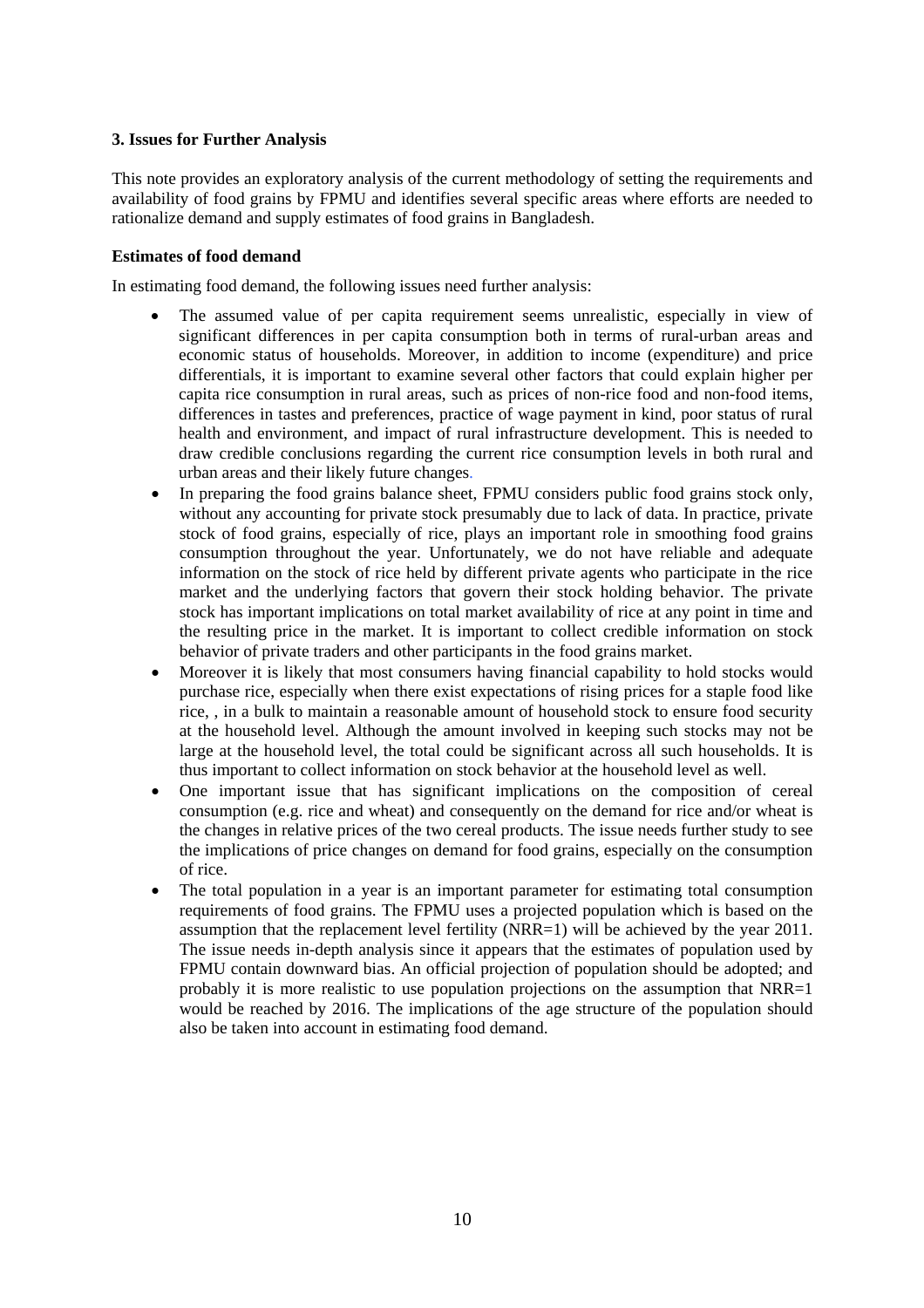# **Estimates of food supply**

 $\overline{a}$ 

- In arriving at estimates of gross domestic production of food grains, the current process is time consuming, inefficient, and subject to biases; and so it is important to adopt a more scientific method of calculating total production.<sup>13</sup>
- In calculating net production, the margin to be deducted needs scrutiny since, in addition to traditional factors, such as seed, feed, and wastages; the availability of food grains for household consumption is influenced by many other factors, including rapidly increasing amounts of rice, wheat, and other cereals used in preparing processed products and in confectioneries thereby affecting the availability of food grains for household consumption purposes.
- The aggregate picture of food balance over the year is somewhat misleading as it is likely to mask significant variations in availability over specific periods within the fiscal year. For monitoring availability and prices, it is important to compute food balances over specific periods within a year and adopt appropriate measures.
- Institutional mechanisms are needed to generate regular information based on credible monitoring of food market situation and prices and for disseminating relevant information on likely developments to concerned stakeholders for timely action.
- In addition to coordination at the national level, efforts are needed to institutionalize more effective and joint coordination (e.g. among field units of BBS, Ministry of Agriculture, and FPMU) to generate more realistic estimates of production based on uniform and mutually agreed methodology at the sub-national levels.

<span id="page-11-0"></span><sup>&</sup>lt;sup>13</sup> The reliability of statistics of area planted and yield of food grains is questionable. It is maintained that the annual area planted under rice is overestimated by nearly 28 percent. It is alleged that the extension staff at the field level provides inflated data on both area under cultivation and yield in order to prove their efficiency and fulfill production targets set by the government.